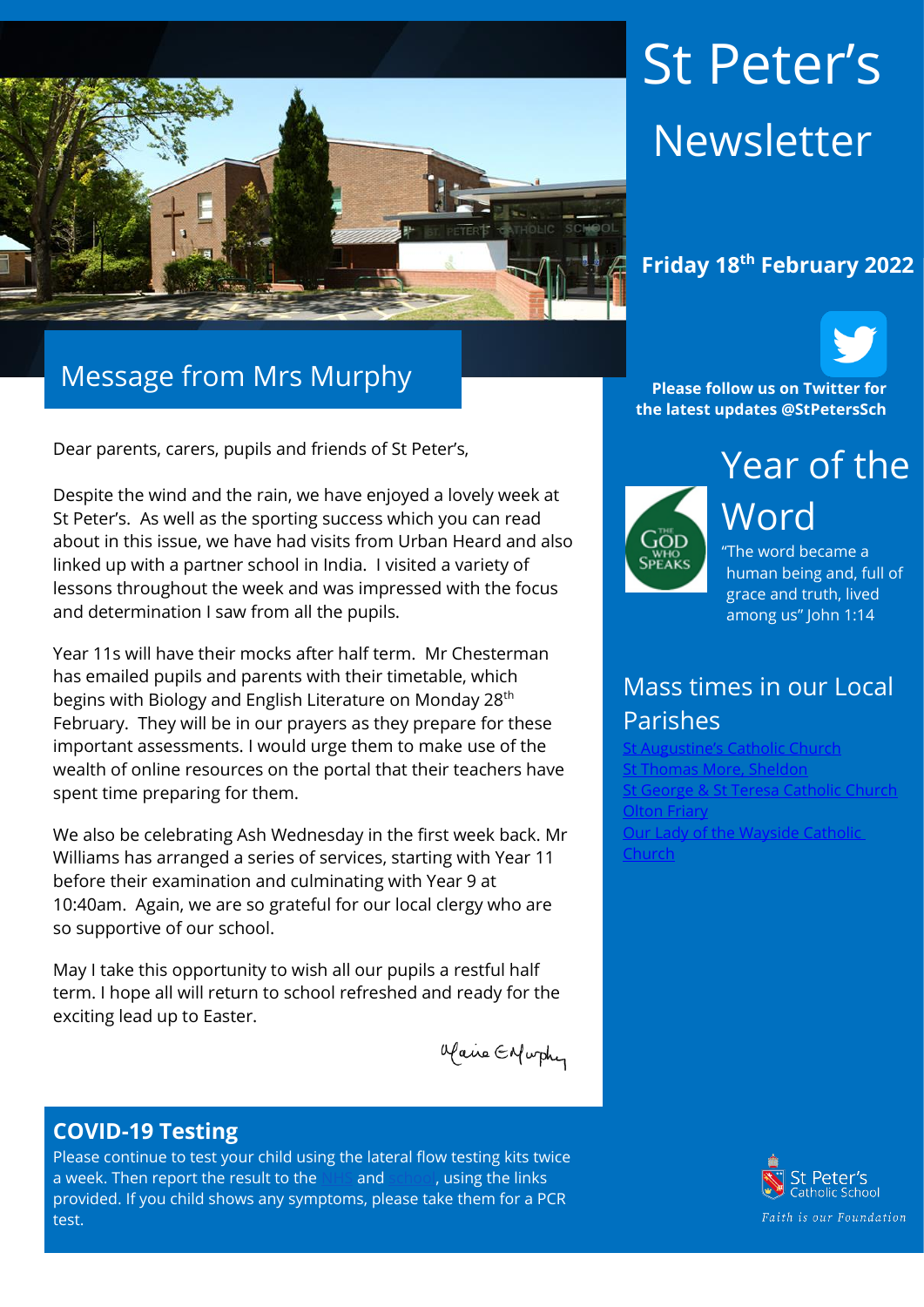#### **Sporting achievement**

Football - A big congratulations to our Year 8 & 9 football team who won the Catholic Partnership Cup last week. The girls played 7 games in total and finished the day top of the league after remaining undefeated. They played some wonderful football and scored plenty of goals reaching the Final against Cardinal Wiseman. The girls started the final on the front foot and applied pressure from the onset which resulted in them taking an early lead and eventually running out 3-0 winners. Well done girls. We are very proud of you all.



Netball - St Peter's has had a fantastic start to the netball season. Our highlight being the Year 9 and 10 teams, both currently at top

of the leader board. Both teams played a home game last night against Lode Heath. The girls have not lost their winning streak as Year 9's won 18 - 6, following onto our Year 10 team with a 31 - 1 win. Well done girls.



#### **Commonwealth Games – Message from Imogen K**

I was delighted to hear the news that I was accepted to be a baton bearer for this summer's commonwealth games. It is an honour to represent St Peters Catholic School. Unfortunately, in 2021 I suffered a severe injury whilst playing netball which has restricted my ability to participate in any sport. My life has completely changed, not being able to participate in something I love. Therefore having this opportunity has made me realise that despite injury I am able to be a role model to others and share my passion for sport.



#### **History Department**

To commemorate Holocaust Memorial Day, the History Department worked in partnership with Foundation Stone. This involved some Year 7 and 8 students decorating stones in remembrance of the six million Jewish men, women and children murdered in the Holocaust and all other victims

of Nazi persecution as well as those murdered in subsequent genocides in Cambodia, Rwanda, Bosnia and Darfur. The stones, which the students beautifully decorated, will be sent to London and will be part of

the new National Holocaust Memorial in Westminster. There were around 300 stones decorated by the students, and the students were very excited to be part of such an important event.



## **Allergies**

Reminder to parents of pupils with allergies: parents must ensure that their child carries 2 autoinjectors on their person at all times.

Also, it is parents' responsibility to replenish allergy medication in school. Please contact the School Nurse to arrange replacement of this medication.